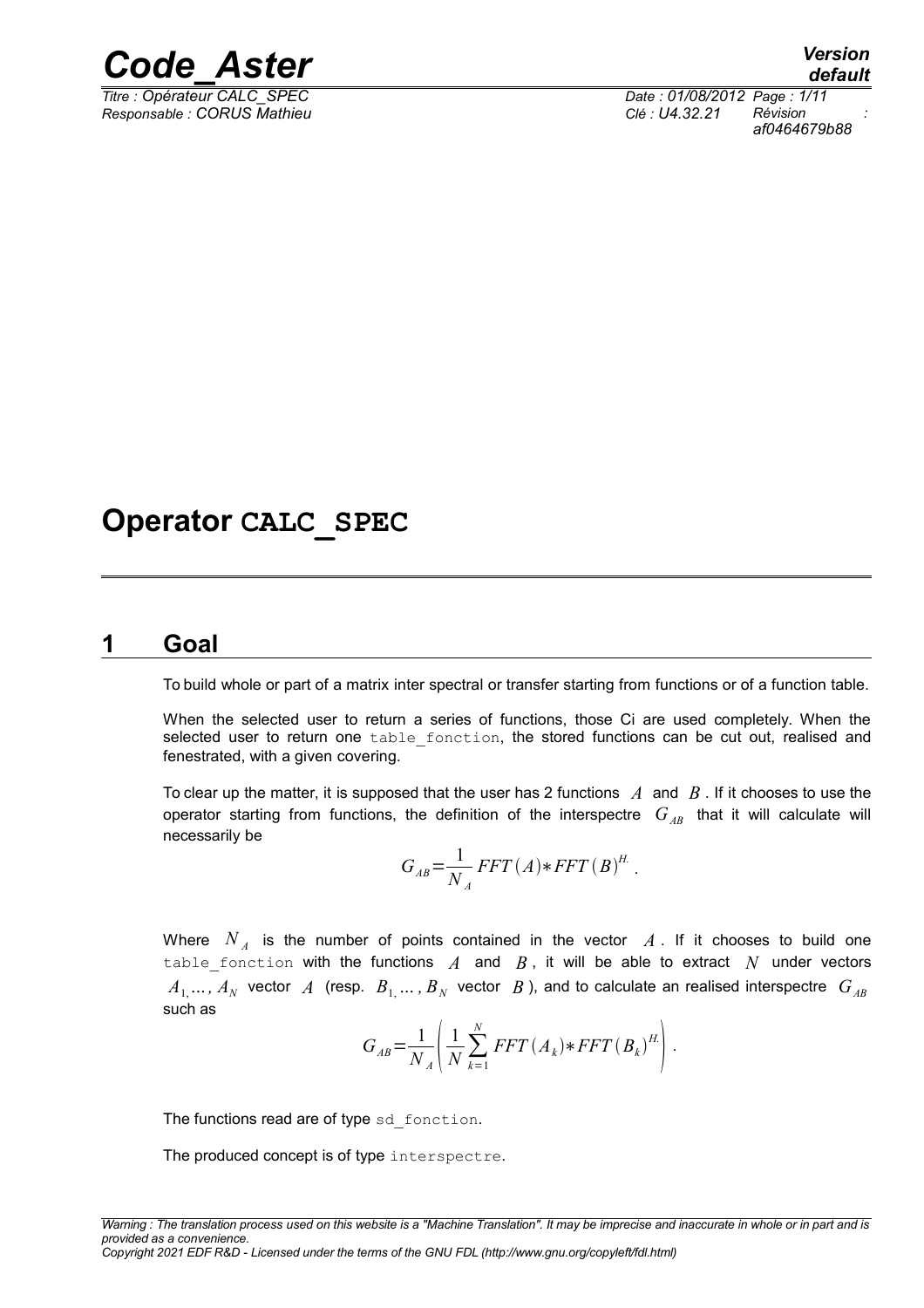*Responsable : CORUS Mathieu Clé : U4.32.21 Révision :*

*Titre : Opérateur CALC\_SPEC Date : 01/08/2012 Page : 2/11 af0464679b88*

*default*

It is possible to exploit this operator in a command file *Code\_Aster,* but also in an interactive way by the means of the operator CALC\_ESSAI (U4.90.01).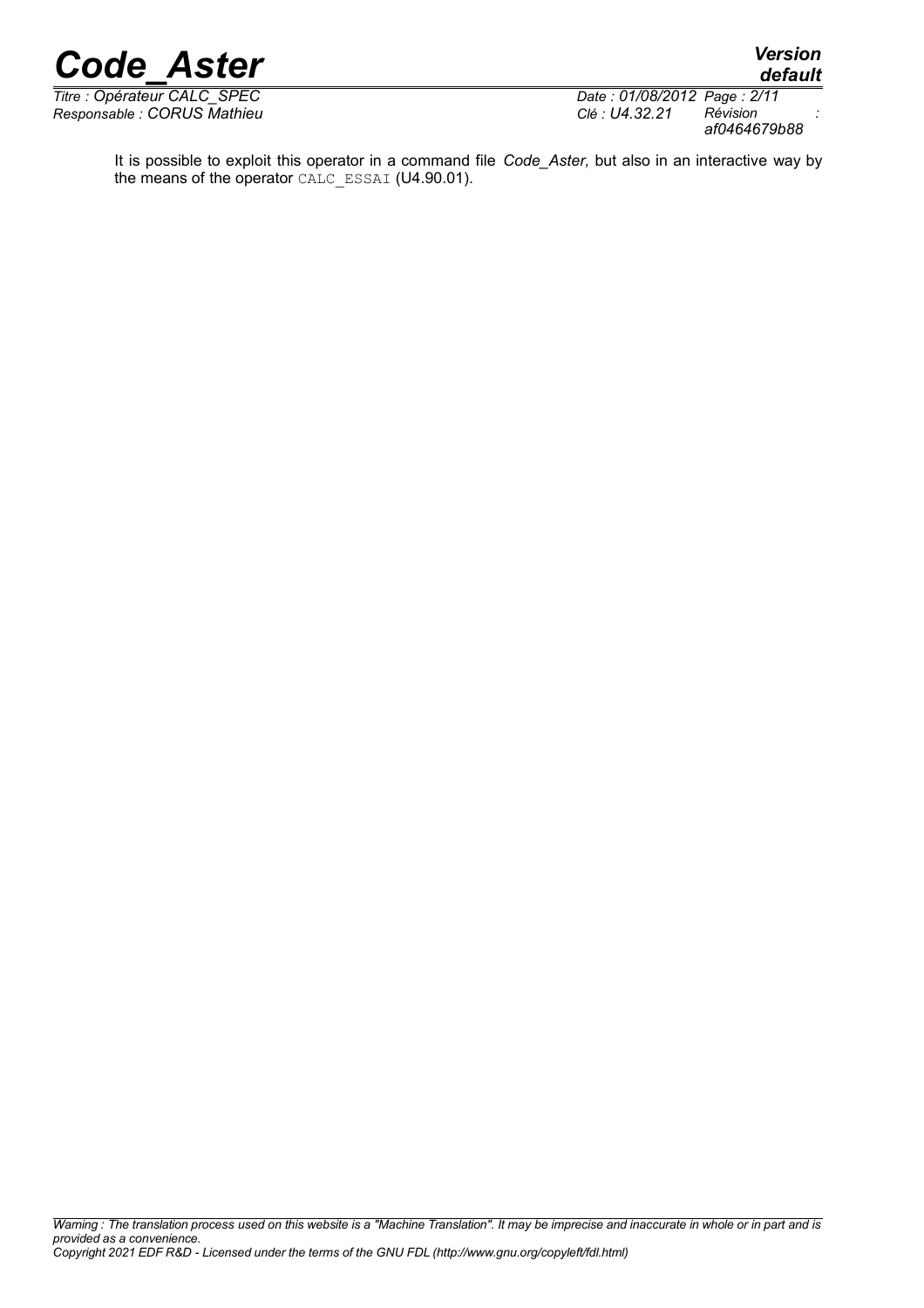## **Code Aster**

Titre : Opérateur CALC\_SPEC<br>Responsable : CORUS Mathieu

**Version** default

Date: 01/08/2012 Page: 3/11 Clé : U4.32.21 Révision af0464679b88

### **Contents**

| 3.1.2 Keywords LONGUEUR_DUREE/LONGUEUR_POURCENT/LONGUEUR_NB_PTS5 |
|------------------------------------------------------------------|
| 3.1.3 Keyword                                                    |
| RECOUVREMENT DUREE/RECOUVREMENT POURCENT/RECOUVREMENT NB PT      |
|                                                                  |
|                                                                  |
|                                                                  |
|                                                                  |
|                                                                  |
|                                                                  |
|                                                                  |
|                                                                  |
|                                                                  |
|                                                                  |
|                                                                  |
|                                                                  |
|                                                                  |
|                                                                  |
|                                                                  |
|                                                                  |
|                                                                  |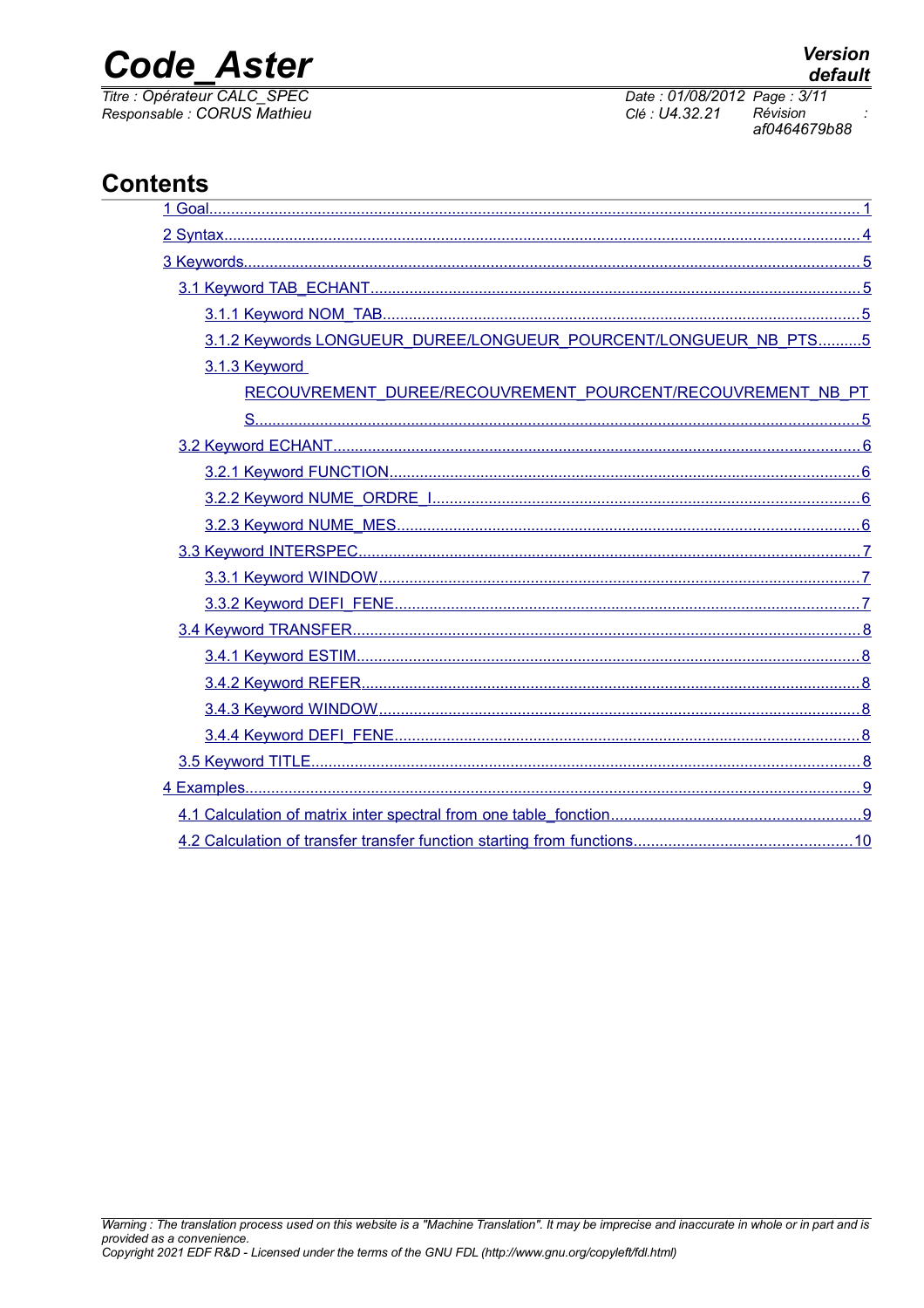*Titre : Opérateur CALC\_SPEC Date : 01/08/2012 Page : 4/11 Responsable : CORUS Mathieu Clé : U4.32.21 Révision : af0464679b88*

### <span id="page-3-0"></span>**2 Syntax**

| int [ interspectre ] = CALC_SPEC<br>$\bullet$ / TAB ECHANT = F (<br>$\left($                                                                                                  |                          |                           |
|-------------------------------------------------------------------------------------------------------------------------------------------------------------------------------|--------------------------|---------------------------|
| $NOM\_TAB$ = $nom$<br>٠                                                                                                                                                       |                          | [table_fonction],         |
| $\Diamond$<br>/ LONGUEUR DUREE<br>$=$<br>/ LONGUEUR POURCENT<br>$=$<br>LONGUEUR NB PTS<br>$\sqrt{2}$<br>$=$                                                                   | $\sqrt{2}$<br>$\sqrt{2}$ | $[R]1$<br>$[R]1$<br>$[1]$ |
| ♦<br>/ RECOUVREMENT DUREE =<br>/ RECOUVREMENT POURCENT<br>$=$<br>RECOUVREMENT NB PTS<br>$\sqrt{2}$<br>$=$<br>),                                                               | $\sqrt{2}$<br>$\sqrt{2}$ | [R]<br>[R]<br>$[1]$       |
| $ECHANT = F ($<br>$\sqrt{2}$<br>$\bullet$<br>FUNCTION<br>$=$<br>fonc                                                                                                          | $\sqrt{2}$               | [fonction_sdaster]        |
| $NUME_ORDRE_I =$<br>٠                                                                                                                                                         | $\sqrt{2}$               | $[1]$                     |
| NUME MES<br>٠<br>$=$<br>$\rightarrow$ ,                                                                                                                                       |                          | $[1]$                     |
| INTERSPE = $F$ (<br>$\sqrt{2}$<br>$\Diamond$<br>WINDOW =<br>$/$ 'RECT'<br>$\sqrt{2}$<br>'HAMM'<br>$\sqrt{2}$<br>'HANN'<br>'EXHIBITION'<br>$\sqrt{2}$<br>'SHARE'<br>$\sqrt{2}$ |                          | [DEFECT]                  |
| $\Diamond$<br>DEFI FENE<br>$=$<br>$)$ ,                                                                                                                                       | $\sqrt{2}$               | $[1_R]$                   |
| TRANSFER $=$ F (<br>$\sqrt{2}$<br>$\Diamond$<br>$ESTIM =$<br>$'$ H1 $'$<br>$\sqrt{2}$<br>$'$ H2 $'$<br>$\sqrt{2}$<br>$'$ CO $'$                                               |                          | [DEFECT]                  |
| REFER<br>$=$                                                                                                                                                                  |                          | $[1_1]$                   |
| ♦<br>WINDOW<br>$=$ /<br>'RECT'<br>'HAMM'<br>'HANN'<br>'EXHIBITION'<br>'SHARE'                                                                                                 |                          | [DEFECT]                  |
| $\Diamond$<br>DEFI FENE=<br>$\,$ ,                                                                                                                                            |                          | $[1_R]$                   |
| $\Diamond$ TITLE<br>$=$<br>name                                                                                                                                               |                          | [TXM]                     |

*Warning : The translation process used on this website is a "Machine Translation". It may be imprecise and inaccurate in whole or in part and is provided as a convenience. Copyright 2021 EDF R&D - Licensed under the terms of the GNU FDL (http://www.gnu.org/copyleft/fdl.html)*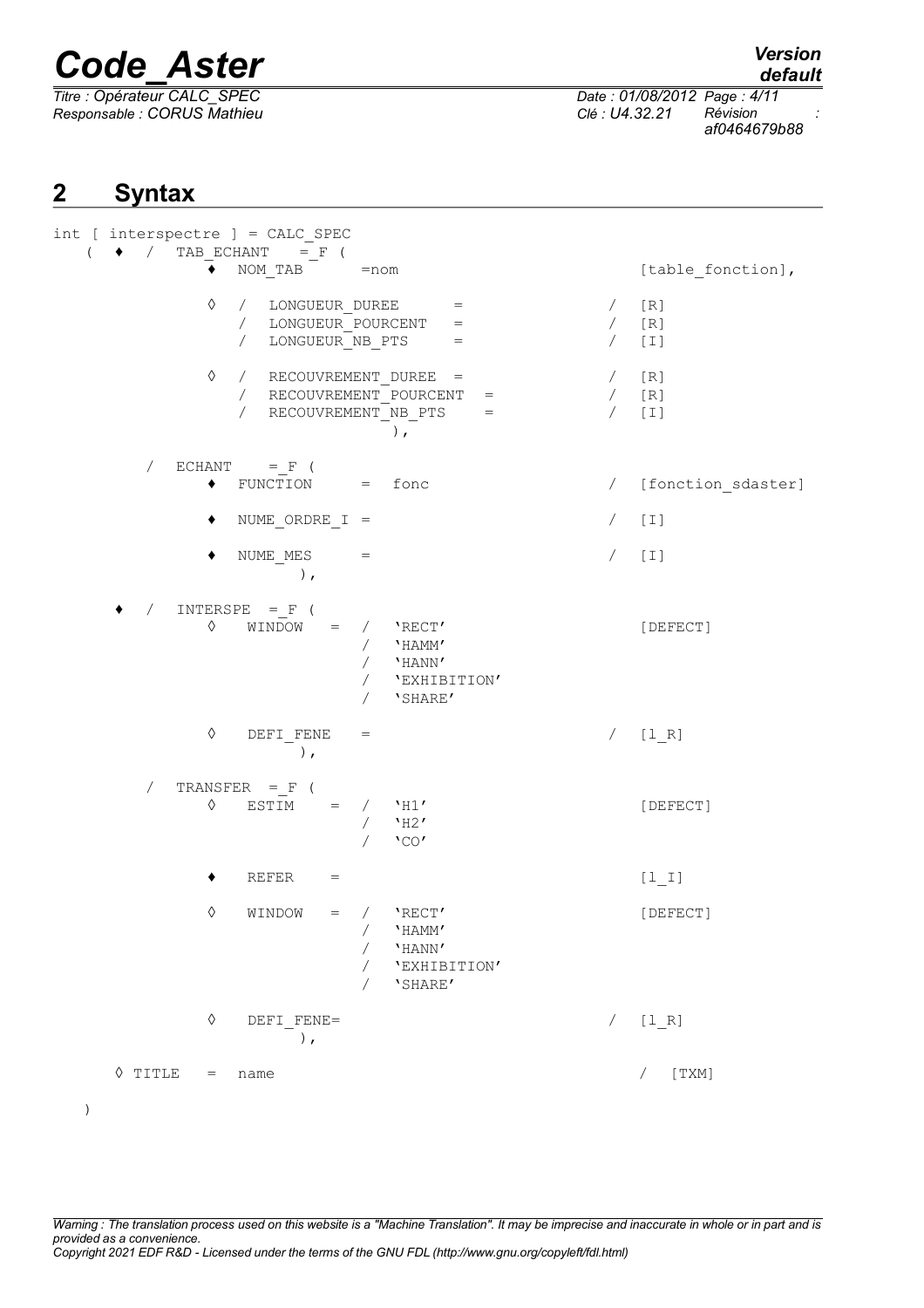*Titre : Opérateur CALC\_SPEC Date : 01/08/2012 Page : 5/11 Responsable : CORUS Mathieu Clé : U4.32.21 Révision :*

*af0464679b88*

### <span id="page-4-4"></span>**3 Keywords**

#### **3.1 Keyword TAB\_ECHANT**

<span id="page-4-3"></span>Defines table fonction temporal samples and associated parameters of treatment of the signal. Cannot be associated with the keyword ECHANT.

#### **3.1.1 Keyword NOM\_TAB**

<span id="page-4-2"></span>Name of table\_fonction in which the samples are stored. One can specify one name of table fonction as starter to carry out calculations.

Functions stored in table fonction correspond to the results of measurement, true or simulated, who are used as a basis for calculation of the matrix of spectral concentration. All functions stored in table fonction must be defined with the same sampling rate.

NB: table fonction must associate a sequence number and a number of measurement with each function (see sections 3.2.2 and 3.2.3 for the significance of these parameters)

#### **3.1.2 Keywords LONGUEUR\_DUREE/LONGUEUR\_POURCENT/LONGUEUR\_NB\_PTS**

<span id="page-4-1"></span>The length of the subsamples defines which will be retained for the treatment of the signal. If the keyword is not indicated, the length of the smallest sample available is affected by default. If the specified length is shorter than the length of the smallest sample, one cuts out the total sample in as much length than the specified length. This length can be specified in three different ways:

- LONGUEUR DUREE : One defines the length of the sample by their duration, expressed in the same unit as that used for the vector defining the moments.
- LONGUEUR POURCENT : One defines the length of the sample as a percentage overall length.
- LONGUEUR NB PTS : One defines the length of the sample starting from the number of point which one wishes to retain.

#### **3.1.3 Keyword**

#### <span id="page-4-0"></span>**RECOUVREMENT\_DUREE/RECOUVREMENT\_POURCENT/RECOUVREMENT\_NB\_PTS**

The length of covering between two subsample defines which will be retained for the treatment of the signal. If the keyword is not indicated, there is no covering, the initial sample corresponds to the juxtaposition of the subsamples. This length can be specified in three different ways:

- RECOUVREMENT DUREE: One defines the length of the sample by their duration, expressed in the same unit as that used for the vector defining the moments.
- RECOUVREMENT POURCENT : One defines the length of the sample as a percentage overall length.
- RECOUVREMENT NB PTS : One defines the length of the sample starting from the number of points which one wishes to retain.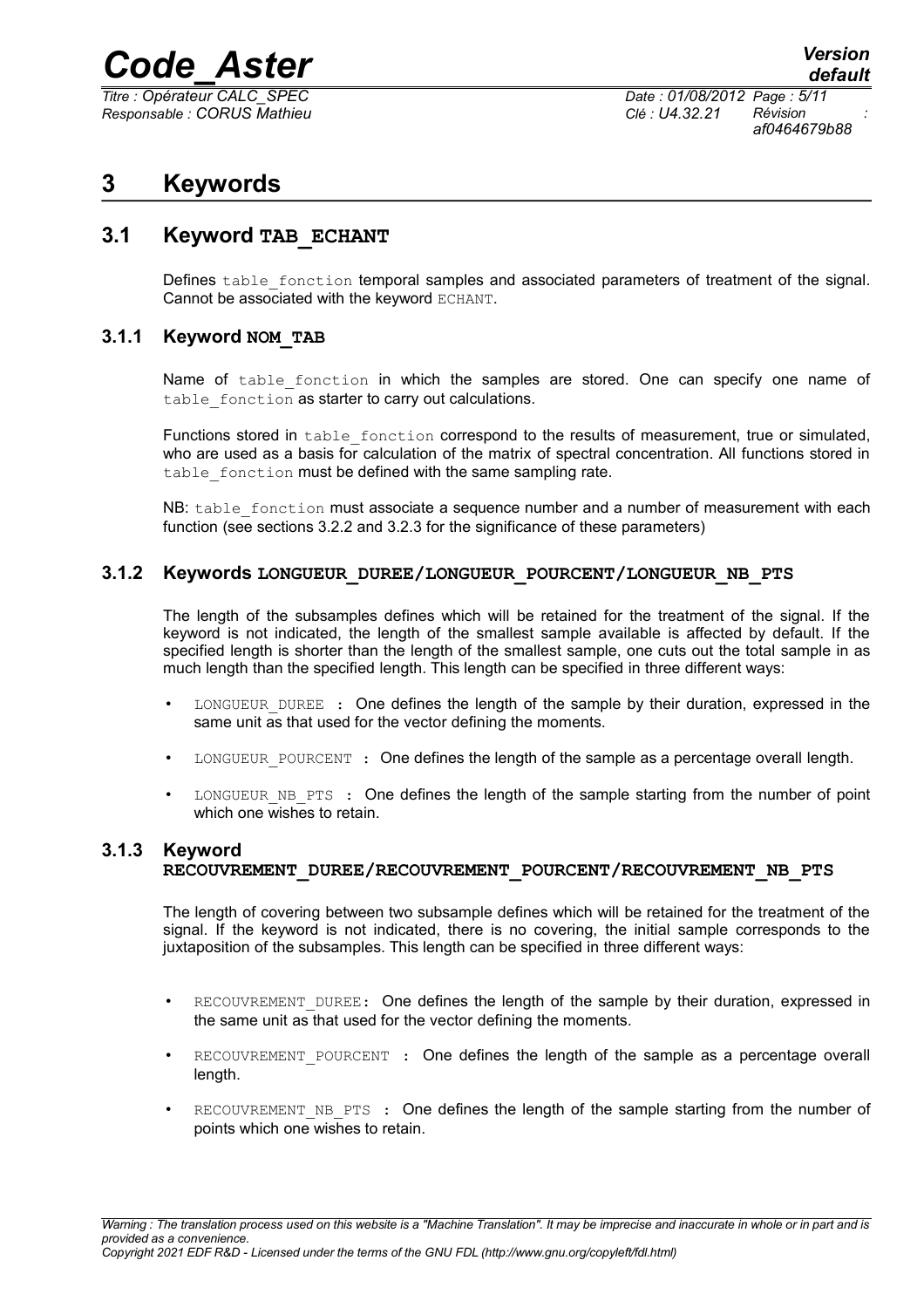

The figure [3.1.3-1](#page-5-4) illustrate the cutting and the fenestration of an initial sample under fenestrated samples.



<span id="page-5-4"></span>**Figure 3.1.3-1: illustration of the cutting and the fenestration of an initial sample. The window applied is of Hanning type, with a covering of 50% between under samples.** 

#### **3.2 Keyword ECHANT**

<span id="page-5-3"></span>Keyword factor where the functions used for the treatment of the signal are defined. Cannot be used jointly with the keyword TAB ECH

#### **3.2.1 Keyword FUNCTION**

<span id="page-5-2"></span><span id="page-5-1"></span>Name of the function containing the temporal sample.

#### **3.2.2 Keyword NUME\_ORDRE\_I**

The sequence number of the temporal sample defines (for example, a number of sensor, way of measurement, or point on a grid). This obligatory keyword is used to locate the interspectres or the transfers in the concept interspectre result

#### **3.2.3 Keyword NUME\_MES**

<span id="page-5-0"></span>The number of measurement of the sample defines. This obligatory keyword is used to locate measurements which would be carried out simultaneously, or with the same reference of phase, so that the average of the spectra is licit. If two samples have the same number of measurement, that means that they were acquired simultaneously. It is then possible to fulfill interspectres and transfer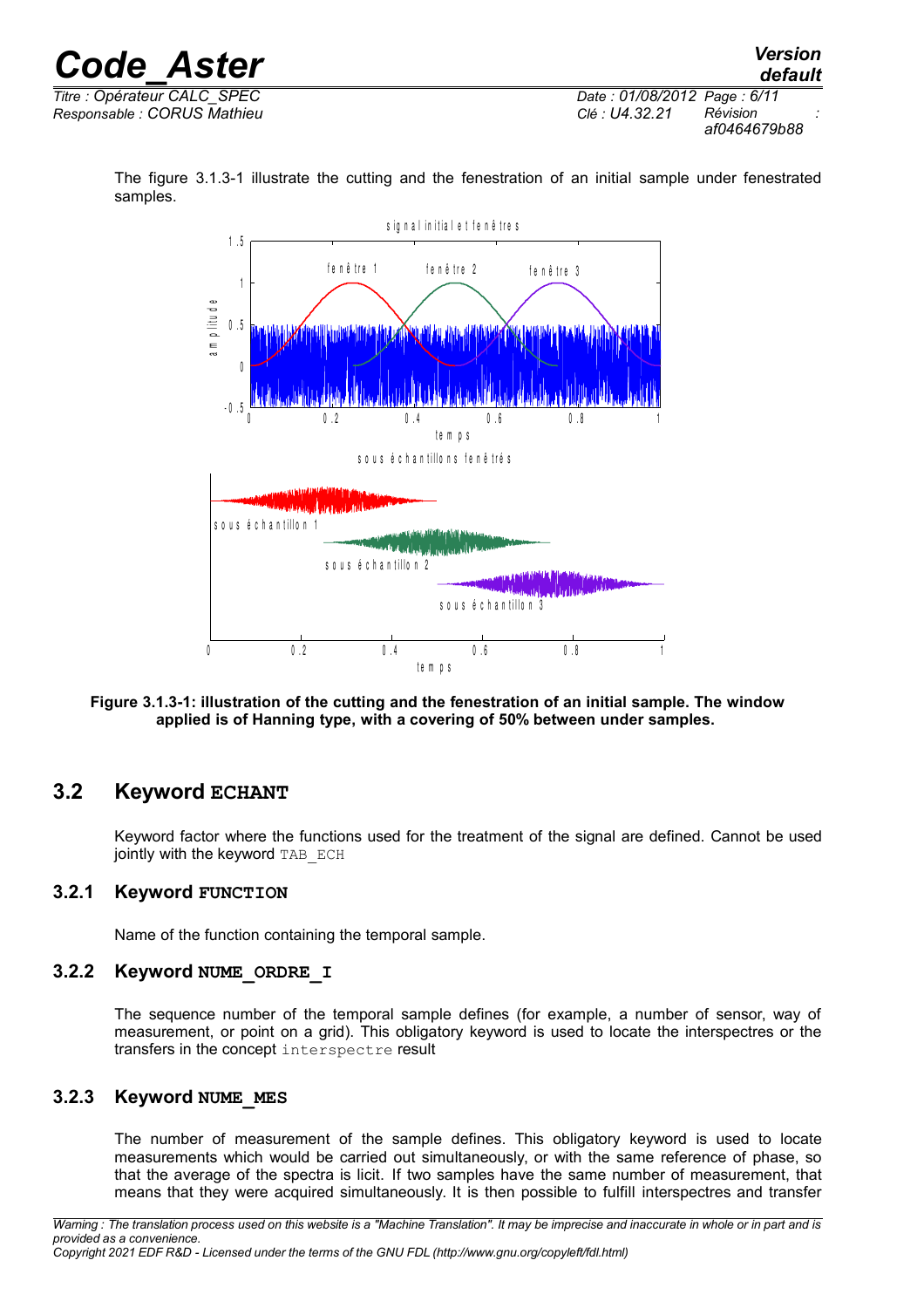*Titre : Opérateur CALC\_SPEC Date : 01/08/2012 Page : 7/11 Responsable : CORUS Mathieu Clé : U4.32.21 Révision :*

*af0464679b88*

functions transfer of the one compared to the other. In another case, it is impossible, because of absence of reference of phase between the two signals.

#### **3.3 Keyword INTERSPEC**

<span id="page-6-2"></span>Calculate the matrix of spectral concentration (or inter spectral) starting from the provided temporal samples.

#### **3.3.1 Keyword WINDOW**

<span id="page-6-1"></span>Defines the type of window to apply to the temporal sample. The size of the window is adapted to the length of the sample or the subsamples, according to the treated case. Keyword to be chosen among:

- RECT: Defines a rectangular window on the sample.
- HAMM: A window of Hamming defines.
- HANN: A window of Hanning defines.
- EXHIBITION: Defines a decreasing exponential window. The keyword should then be informed DEFI\_FENE.
- SHARE: Allows the user to define his window starting from a list of real data in the keyword DEFI FENE. The list must be of the same length than the samples or subsamples considered.

#### **3.3.2 Keyword DEFI\_FENE**

<span id="page-6-0"></span>Allows the user to provide the necessary information when the keyword WINDOW takes the values 'EXPOSITION' or 'PART'.

- 'EXPOSITION': The list draws up of exactly two values. The first corresponds to the number of point for which the window takes value 1. The second corresponds to the slope of exponential in the beginning. These two sizes are illustrated on the figure [3.3.2-1.](#page-6-3)
- 'PART': The window is defined by a list of real re-entry by the user.



<span id="page-6-3"></span>**Figure 3.3.2-1: Definition of the parameters of DEFI\_FENE: width (of number of point) of the initial plate, and slope at the origin of the exponential one.**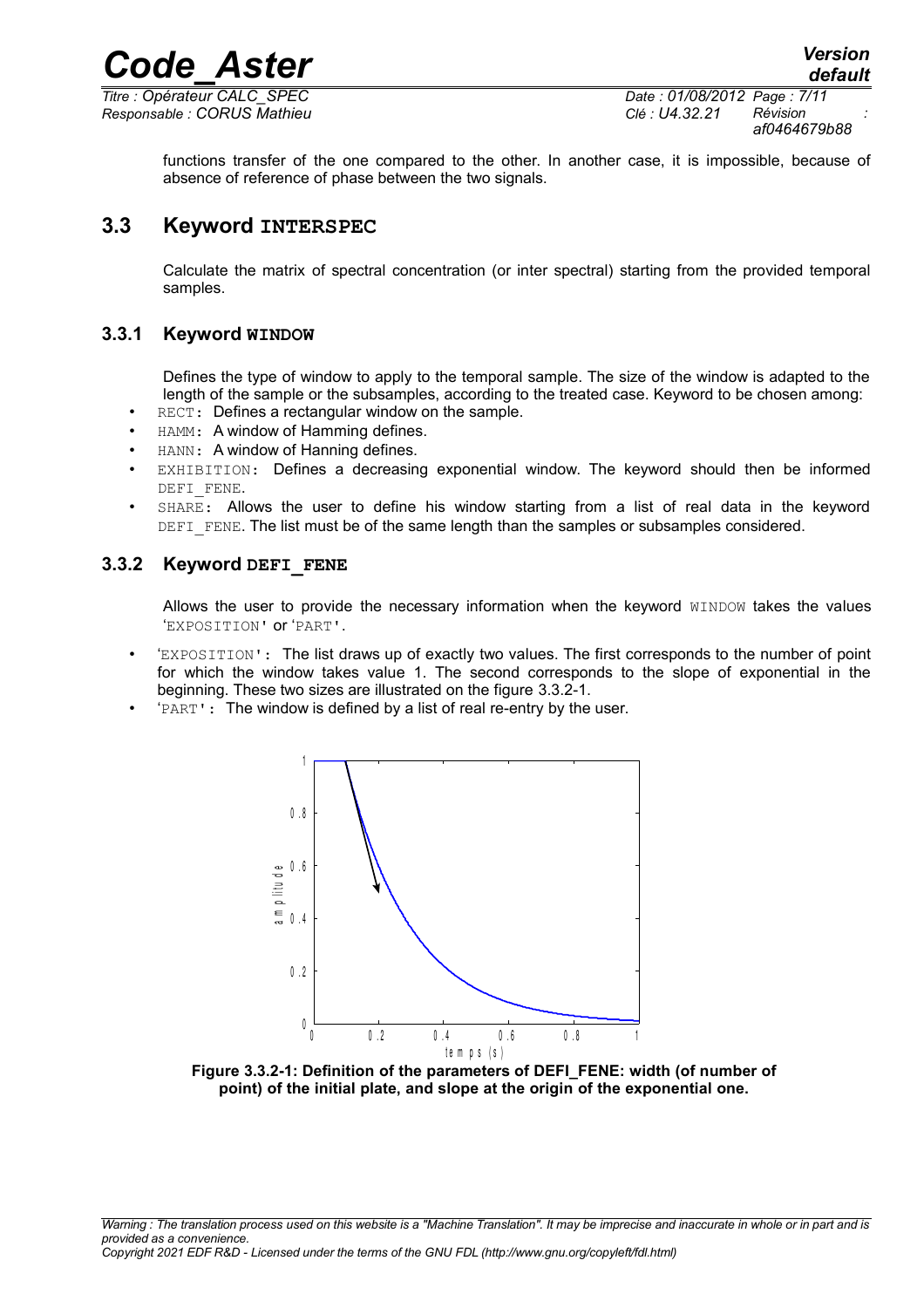*Titre : Opérateur CALC\_SPEC Date : 01/08/2012 Page : 8/11 Responsable : CORUS Mathieu Clé : U4.32.21 Révision :*

#### **3.4 Keyword TRANSFER**

<span id="page-7-5"></span><span id="page-7-4"></span>Calculate the transfer transfer functions starting from the provided temporal samples.

#### **3.4.1 Keyword ESTIM**

Defines the estimator to use for the calculation of the transfer transfer functions. To choose among:

- H1: Use the estimator *H1*
- H2: Use the estimator *H2* .
- CO: Calculate coherence between the estimators *H1* and *H2* .

For memory, if one has two signals *A* and *B* , the estimator *H1* transfer transfer function *A*/ *B* east defines by:

 $H1(A/B)=G_{AB}/G_{BB}$ ,

And the estimator *H2* by:

$$
H2(A/B)=G_{AA}/G_{AB}
$$

Where  $G_{AB}$  is the interspectre between the signals  $A$  and  $B$ . Coherence is defined by:  $CO(A/B) = |H1/H2|$ .

The estimator *H1* minimize the influence of noises on the measured exits, and *H2* minimize the influence of the noises likely to appear to the measures of the entries.

#### **3.4.2 Keyword REFER**

<span id="page-7-3"></span>List of entireties which define measurements of references for the calculation of the transfers. The entireties used correspond to the sequence number of the temporal samples.

#### **3.4.3 Keyword WINDOW**

<span id="page-7-2"></span><span id="page-7-1"></span>Defines the type of window to apply to the temporal sample. See section 3.3.1.

#### **3.4.4 Keyword DEFI\_FENE**

Allows the user to provide the necessary information when the keyword WINDOW takes the values 'EXPOSITION' or 'PART'. See section 3.3.2.

#### **3.5 Keyword TITLE**

<span id="page-7-0"></span>The title associated with the structure of data defines interspectre where the results are stored.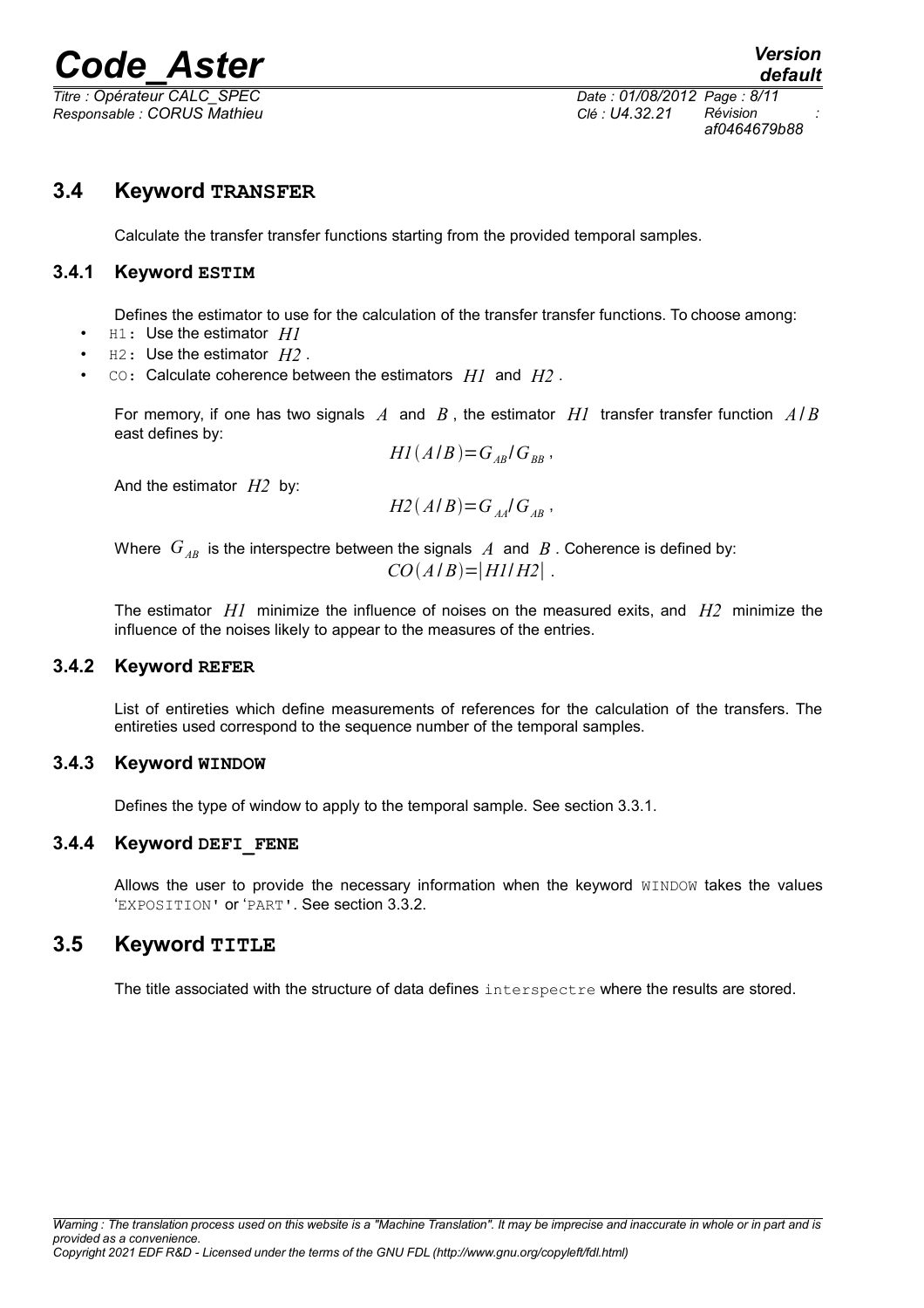*Titre : Opérateur CALC\_SPEC Date : 01/08/2012 Page : 9/11 Responsable : CORUS Mathieu Clé : U4.32.21 Révision :*

*af0464679b88*

### **4 Examples**

<span id="page-8-1"></span><span id="page-8-0"></span>These examples are drawn from the case test zzzz241a.

#### **4.1 Calculation of matrix inter spectral from one table\_fonction**

The temporal answers can be stored in the form of lists in a separated file, or built on the basis of calculation. One supposes here to have four answers, of respective names REP  $1$ , REP  $2$ , REP  $3$  and REP\_4. It is supposed that all these measurements were carried out simultaneously. In the contrary case, it would be necessary to define a number of measurement per batch of simultaneous acquisitions.

# These four answers are initially stored in one table\_fonction :

```
tab_rep=CRÉA_TABLE (LISTE= ( F (PARA=' NOM_CHAM', LISTE_K=' Rep_Temp',),
```
# One defines the various numbers of measurements,

# associated with particular sensors, or DDL

F (PARA=' NUMÉRIQUE ORDRE I', LISTE I=  $(1,2,3,4)$ ,),

# One defines the numbers of measurements. Here, 4 measurements are simultaneous,

# they thus have the same number:

F (PARA=' NUMÉRIQUE MES', LISTE I=  $(1,1,1,1)$ ,),

# One defines the functions starting from the temporal samples.

```
_F (PARA=' FONCTION',
          LISTE K= ('REP 1', 'REP 2', 'REP 3', 'REP 4'),),
          ),
       TITRE=",
   TYPE TABLE='table fonction',
\lambda
```
# One then selected to calculate the matrix interspectrale in

# cutting out each sample in subsamples of 1201 points

# the long ones, with a 6 seconds covering, and balanced each one by

# a window of Hanning

```
SPEC=CALC SPEC (TAB ECHANT= F (NOM TAB=tab rep,
                              LONGUEUR_NB_PTS=1201,
                             RECOUVREMENT DUREE=6,),
                             INTERSPE= (FENETRE=' HANN',),),\lambda
```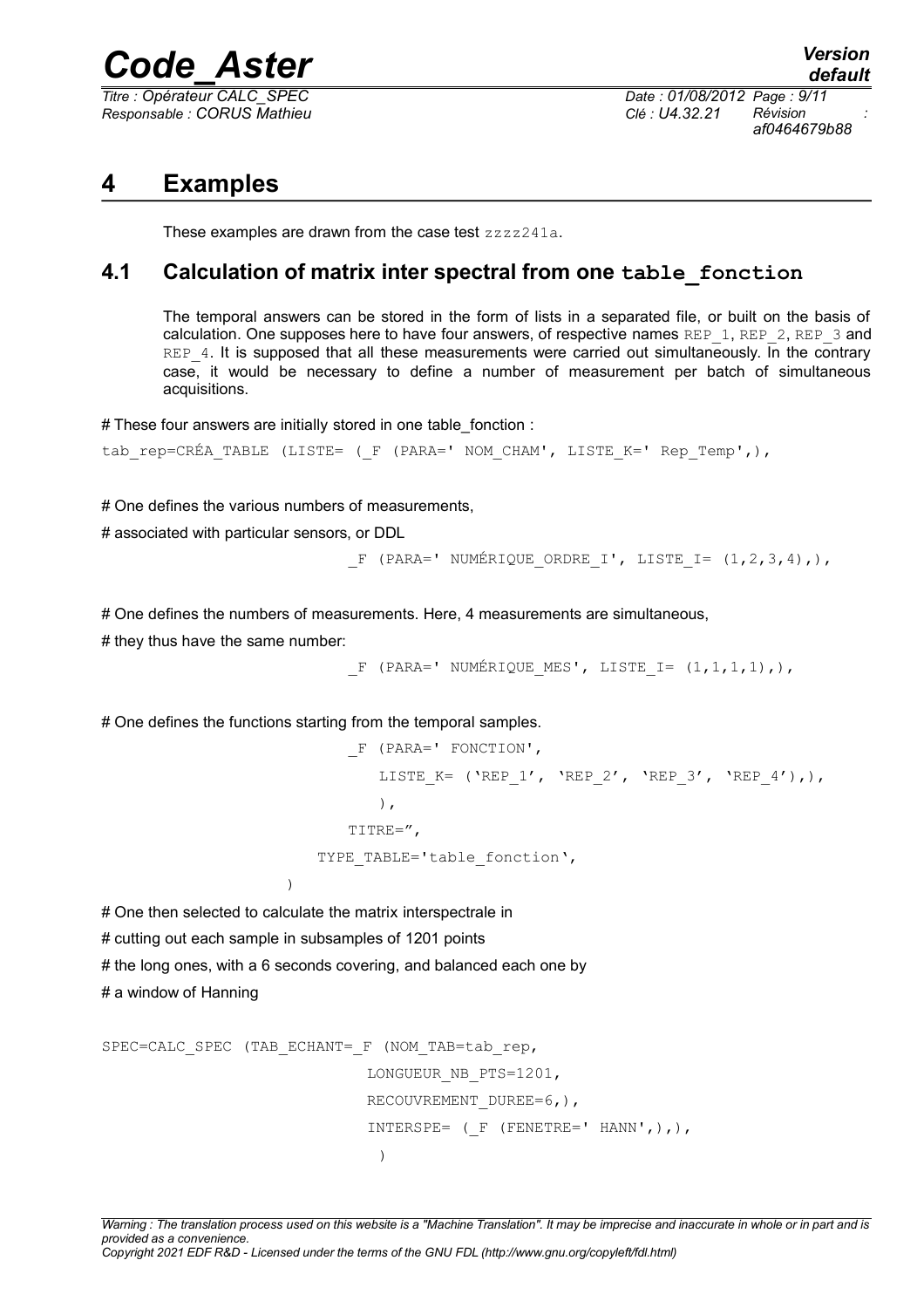*Responsable : CORUS Mathieu Clé : U4.32.21 Révision :*

*Titre : Opérateur CALC\_SPEC Date : 01/08/2012 Page : 10/11 af0464679b88*

### **4.2 Calculation of transfer transfer function starting from functions**

<span id="page-9-0"></span>The temporal answers can be stored in the form of lists in a separated file, or built on the basis of calculation. One supposes here to have two measurements carried out at different moments. On the one hand, a signal of excitation EXC 1, and an answer REP 1 are acquired simultaneously. That can be the response to a shock, or an excitation per vibrating pot. In addition, a signal of excitation  $EXC<sub>2</sub>$ , and the associated answer REP  $2$  are also acquired simultaneously. In both cases, the signal of excitation was applied to the same point. The answers are measured at two different places. The point of excitation to the sequence number 1, the point associated with the first measures number 2, and the point associated with the second measures number 3. The calculation of the transfer transfer functions 2/1 and 3/1 is carried out as follows:

# Calculation of the transfer from the impulse response:

```
FRF1_IMP=CALC_SPEC (ECHANT= (
```
# Definition of the various temporal samples

```
F (NUME ORDRE I = 1,
   NUME_MES=1,
   FONCTION=REP 1, ),
F (NUME ORDRE I = 2,
   NUME_MES=1,
   FONCTION=REP 1, ),
F (NUME ORDRE I = 1,
   NUME MES=2,
   FONCTION=EXC 2, ),
F (NUME ORDRE I = 3,
   NUME MES=2,
   FONCTION=REP 2, ),
   ),
```
# Definition of the parameters for the calculation of the transfers:

# Choice of the estimator:

```
TRANSFERT= (_F (ESTIM=' H1',
```
# Choice of the window to be applied:

FENETRE=' EXPOSITION',

# Definition complementary to the window:

DEFI FENE=  $(10, - 0.02)$ ,

# Definition of the sequence numbers associated with the points of reference:

*Warning : The translation process used on this website is a "Machine Translation". It may be imprecise and inaccurate in whole or in part and is provided as a convenience. Copyright 2021 EDF R&D - Licensed under the terms of the GNU FDL (http://www.gnu.org/copyleft/fdl.html)*